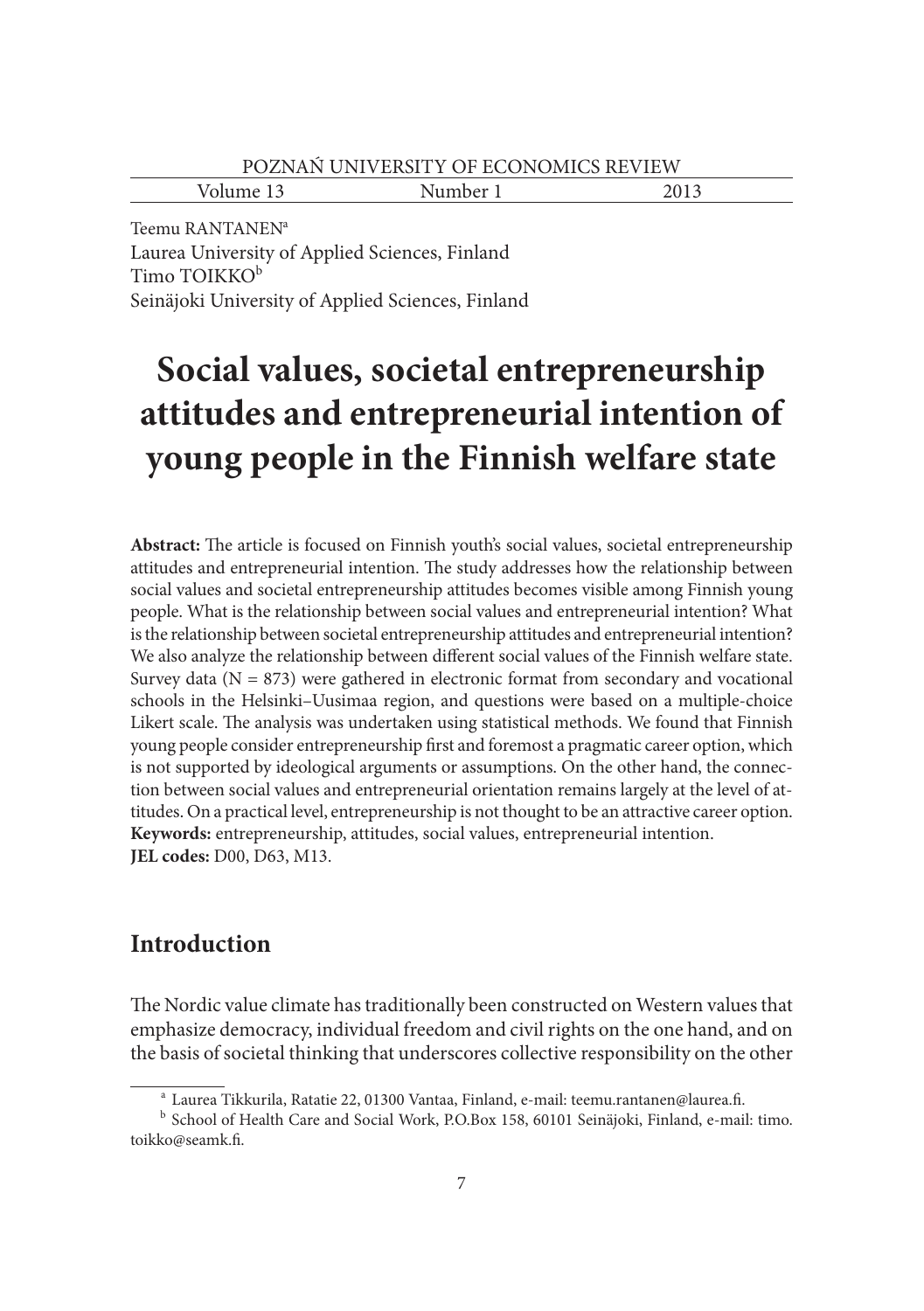hand. In this article<sup>1</sup>, we examine the relationship between these values and entrepreneurial intention: Do they serve as factors that inhibit or further inhibit entrepreneurship? The target of this examination is Finnish young people and their social values, societal attitudes and entrepreneurial intention.

According to the Flash Eurobarometer report [2009], Finnish people's interest toward entrepreneurship has increased throughout the 2000s. Nevertheless, if the majority of Finns had a free choice, they would rather work as employees than entrepreneurs. In this sense, Finnish entrepreneurial willingness remains below average compared to other European Union member states [Flash Eurobarometer 2009]. According to the Global Entrepreneurship Monitor (GEM) survey, the actual entrepreneurial intention of the Finnish adult population is the lowest among Nordic countries. Moreover, growth orientation of entrepreneurs as well as new innovative entrepreneurship in Finland are scarce [Stenholm et al. 2011]. In contrast, external factors for the framework of entrepreneurial activity are at least at the same level as in many other European countries.

The target of this research work was the Uusimaa region in southern Finland. Uusimaa is geographically a small area (3% of Finland's land area), but in terms of population and industrial production it represents approximately one-third of Finland. The Uusimaa region consists of the Helsinki metropolitan area and the surrounding region of smaller cities and rural areas. We asked how the relationship between social values and societal entrepreneurship attitudes becomes visible among the Uusimaa students. Moreover, what kind of a relationship is there between social values and entrepreneurial intention? We also ask about the relationship between societal entrepreneurship attitudes and entrepreneurial intention among Finnish young people and analyze the relationship between different social values [Figure 1].



Figure 1. The target of the study

Young people's entrepreneurship attitudes have previously been studied mainly from the perspective of entrepreneurial education and through broad survey research. Several studies have attempted to explain entrepreneurial intentions by means of various psychological factors, such as those from entrepreneurial orien-

<sup>&</sup>lt;sup>1</sup> This article is part of the "Enhancing Young Entrepreneurship in the Finnish Uusimaa Region *EER 2012*" project. The research is funded by European Social Fund.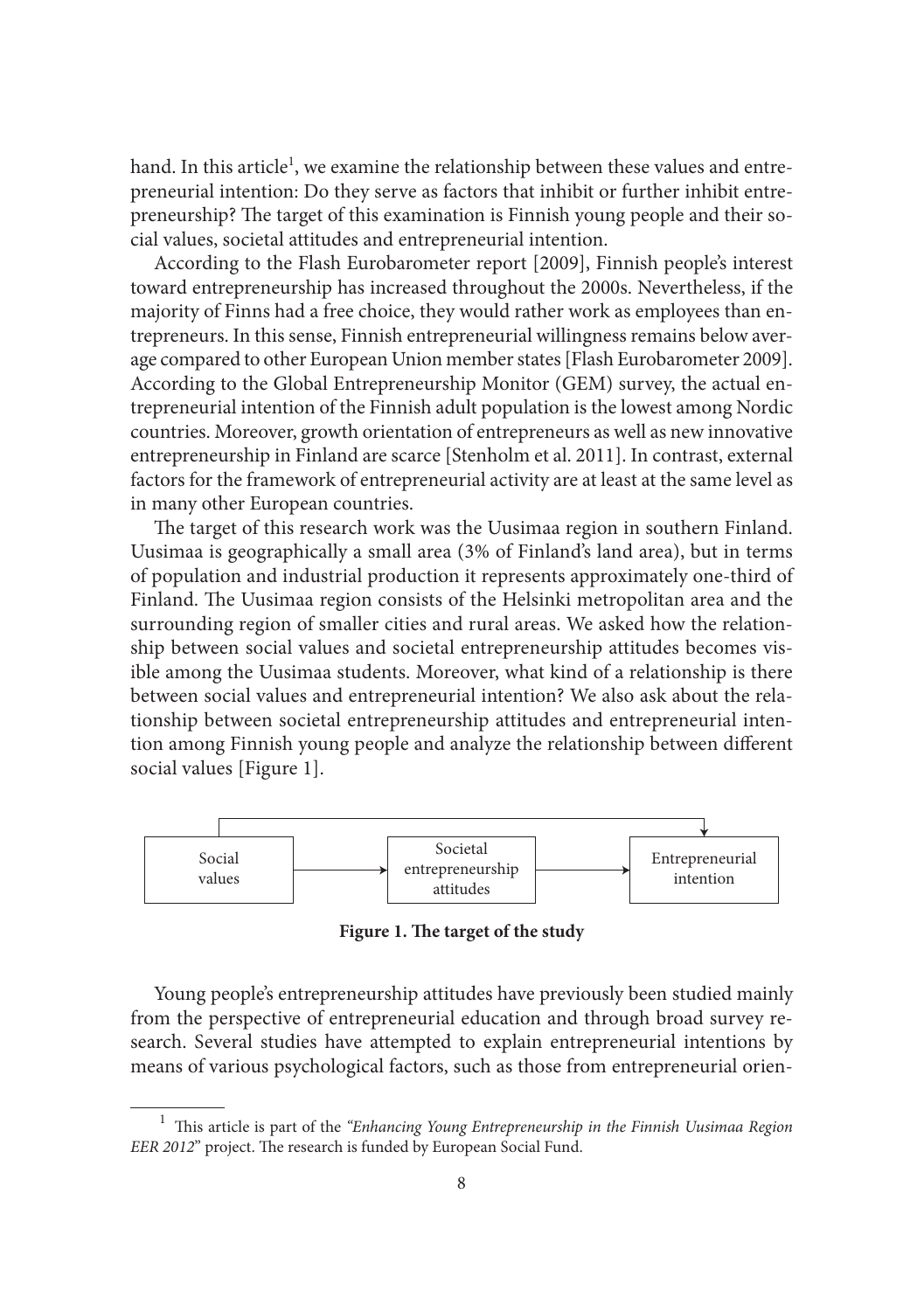tation [Covin & Slevin 1991; Lumpkin & Dess 1996]. The explanatory models have been complemented by examining various environmental factors and the environment's normative expectations [e.g., Ajzen 1991; Krueger, Reilly & Carsrund 2000]. However, little research has been carried out on the impact of social values on young people's entrepreneurial intention.

Social values can be understood in different ways. Martti Puohiniemi [2002] and Klaus Helkama and Antero Olakivi [2012] have done large value surveys in Finland. This study is focused on societal or social political values. We analyzed values that form a basis of the Finnish societal model.

Likewise the concept of attitude can be defined in different ways [Eagly & Chaiken 1993]; it can be understood as a property or a trait of the individual as well as a social concept [de Rosa 1993]. This means that attitudes are, at least partially, socially constructed and that societal discourses build attitudes [Vesala & Rantanen 2007]. Thus, we approached societal entrepreneurial attitudes by examining the discourses of entrepreneurship in Finland. We examined the attitudes of the general level not, for example, attitudes toward someone's behavior [see Ajzen 1991; Ajzen & Fishbein 2000].

# **1. Social values in Finland**

The Finnish social values are closely connected to the Nordic value world and the idea of the welfare state. The term 'welfare state' can refer to a broad social political system and the value world it is based on. The existing welfare states can be categorized into Nordic, Continental European and Anglo-American states [Esping-Andersen 1990]. The categorization is mostly based on the situation in the 1980's and should hence be regarded a little cautiously [see Hiilamo et al. 2010]. Nevertheless, it provides one starting point to the discourse on welfare states and the rationale behind them [Moreno 2010].

The Nordic welfare state, including Finland, is grounded in the notion of universal welfare services. The state has a central role as the guarantor and producer of welfare, which stresses the standpoint of advancing the common good and support to less advantaged people. It is striven to achieve a good society by providing everyone with equal opportunities for, among other things, education and health care; regardless of people's geographical or social reference group. In this sense, the objective of the Nordic welfare state is to produce social security [Ervasti et al. 2008].

During the past two decades, the Finnish welfare state has changed in numerous ways. A sector of increasingly wide-range private welfare services has emerged next to the public service production [Toikko & Gawel 2012]. This has reduced the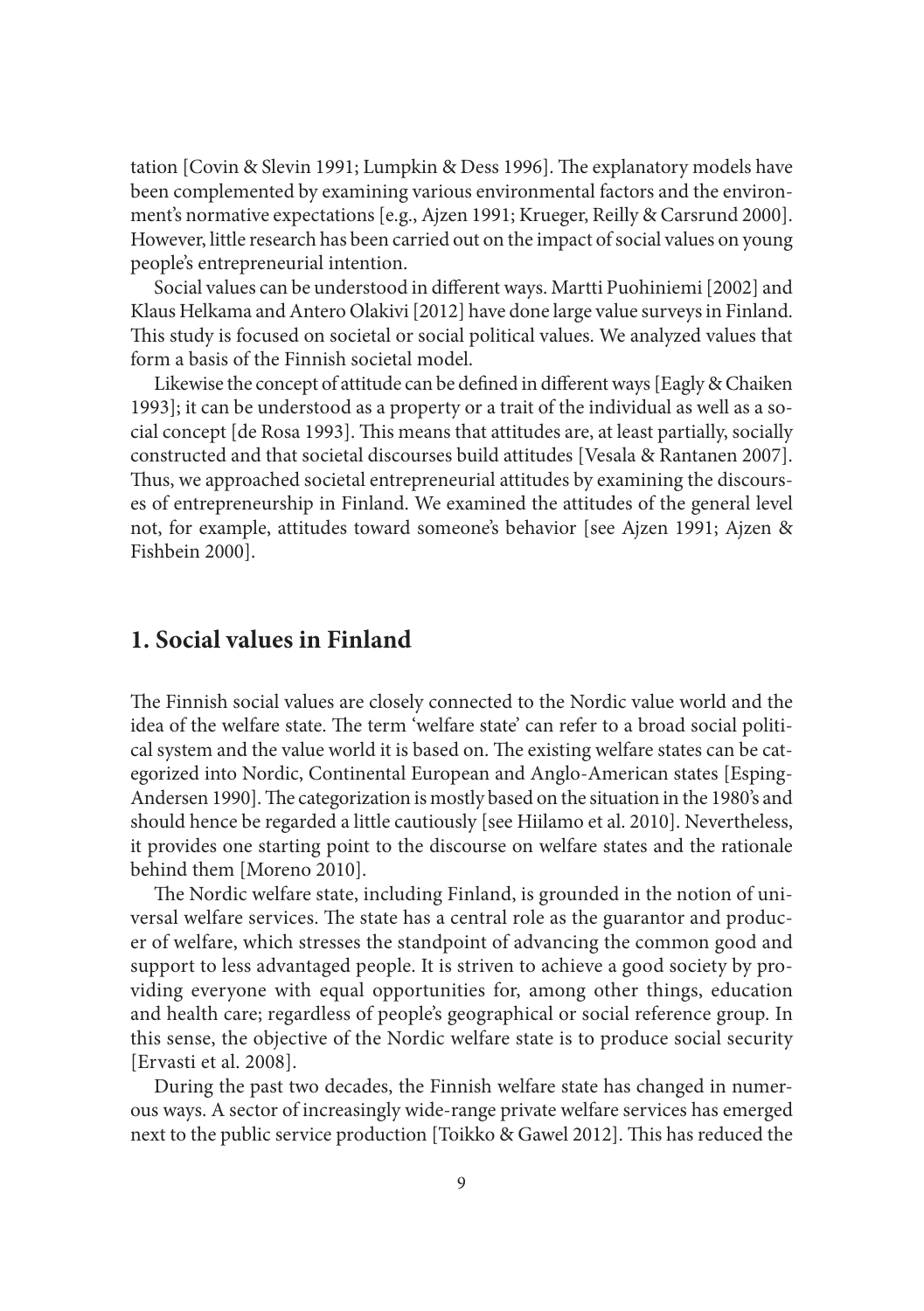public sector's responsibility for the actual service provision and means that it is no longer automatically the only producer of social security. Moreover, the GINI index that measures income distribution demonstrates the growth in economic inequality that began towards the end of the 1990's [Jutila 2011; Saari 2011]. Instead of collective responsibility, individual rights and responsibilities have become more pronounced. This change is predicted to reflect a broader shift towards individualism and individual freedom as well. Hence, in international comparisons, Finland is defined as an individualistic society [Hofstede].

The welfare state can be seen as a compromise between individualism and collectivism on the one hand; on the other hand, also as a reconciliation of values concerning security and freedom. There is an interesting discrepancy in the development of the Finnish society where collectivism-based social security is underscored while individualism and individual rights and freedom it embraces are simultaneously highlighted. The Nordic welfare state, which emphasizes the collective value system, is still firmly supported by citizens [Muuri 2008] who simultaneously endorse individual values based on the democratic system.

## **2. Entrepreneurship discourse and its criticism**

Traditionally, entrepreneurship in Finland has been considered a significant manifestation of the society's freedom. Entrepreneurs can even be seen as ideal citizens who simultaneously realize a Western individual's right to personal freedom and keep the wheels of economy turning. According to numerous studies, diligence, perseverance and hard work are accentuated in the image of entrepreneurship [e.g. Kivelä 2002; Nevanperä 2003; Hyytiäinen & Pajarinen 2005; Home 2007].

The cultural dimensions of entrepreneurship have also been examined through Geert Hofstede's cultural value theory by using the concepts of individualism and collectivism [e.g. Mueller & Thomas 2000; Lindsay 2005; Linan & Chen 2009]. It has been proposed that low collectivism and high individualism belong to entrepreneurship-oriented cultural values. Strong emphasis on an individual's autonomy is traditionally connected with the very core of individualism, which can be considered as an important motive for entrepreneurship.

The relationship between entrepreneurship and individualism has certainly been put under critical scrutiny as well. The empirical research findings of Patrick Kreiser, Louis Marino and K. Mark Weaver [2001], for instance, show that there is no significant correlation between individualism and risk-taking willingness. They suggest that an explanation for this can be found in the notion that dependence is non-linear, and individualism taken to its extreme level may be a disincentive to en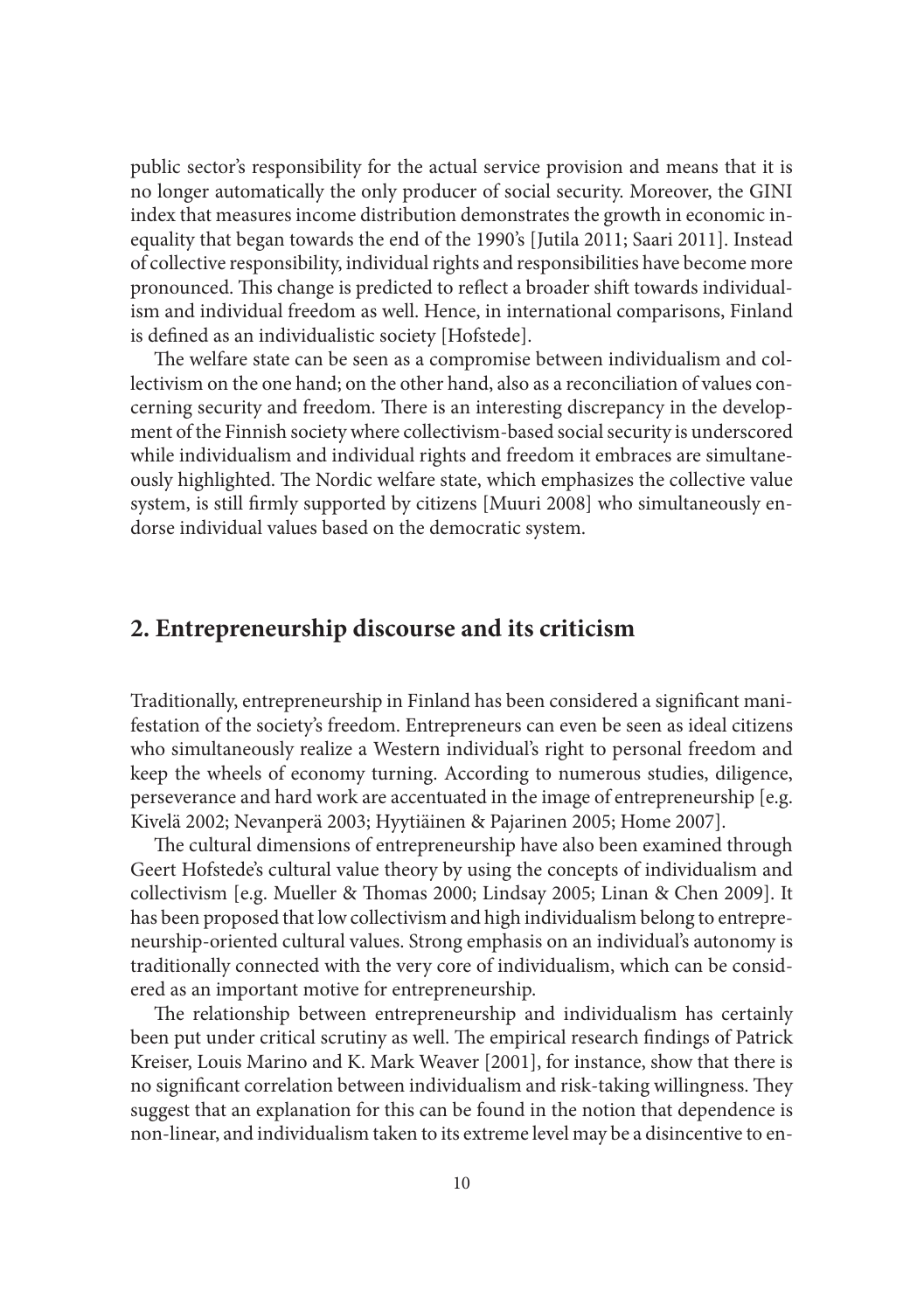trepreneurial behaviour. In his analysis of images of entrepreneurship, Kari Vesala [1996] in turn juxtaposes the individualistic image with a relationistic image of entrepreneurship, which emphasizes the central role of stakeholder cooperation.

The relationship of the individual pursue for private financial profit, inherent to entrepreneurial activity, with the Finnish thinking that gives priority to collective social responsibility is also not fully unproblematic. Indeed, two contradictory conceptions of entrepreneurship and the societal significance of entrepreneurs exist and are traditionally apparent in Finnish research of attitudes. Entrepreneurs have been seen not only as diligent ideal citizens with a strong sense of responsibility but also as exploiters who are power-hungry and take advantage of others [e.g. Pitkänen & Vesala 1988, pp. 79–80].

In the Finnish political discourse, entrepreneurship has become increasingly emphasized throughout the 2000's. Entrepreneurial activity is seen as a prerequisite for creating new jobs, as well as for national competitiveness. In many statements, entrepreneurship has been seen as a solution for the challenges of both regional viability and employment of individuals. There are various kinds of programs to support innovative opportunities of businesses. Entrepreneurship has become a core part and task of Finnish politics [Turunen 2011].

Entrepreneurial discourse in Finland is related to the trend of neoliberalism which sees entrepreneurial activity and free markets are seen as the best solution to advancing people's welfare [Harvey 2007; Clarke 2008]. According to Heikki Patomäki [2007], however, hardly anyone in Finland is a self-declared neoliberal. The majority of Finns still believe in the welfare state and the principle of collective responsible inherent to it. Finland has been reformed for nearly two decades consistently with the neoliberal agenda which, nevertheless, has not condensed to be as strong ideology as in many other countries. The reform of the Finnish society has been more pragmatic than ideological. Reforms have been made because they are seen as an imperative solution to globalization and maintaining national competitiveness.

According to Patomäki [2007], the neoliberal reforms applied in Finland often originate from international commissions in which both civil servants of the Ministry of Finance and experts of both administration and business economy have participated [see Alasuutari & Rasimus 2009]. OECD, IMF and the meetings and conferences of the European Union have recommended neoliberal reforms. In this sense, we can claim that in a certain way neoliberalism has, unlike in many other countries, been a project of the elite of civil servants rather than a political movement. In Finland, the neoliberal revolution has been technocratic. It is the experts of different fields that hold the power in a technocratic society: civil servants, researchers and consultants.

Entrepreneurship has made a breakthrough also in the Finnish educational system. Schools want to bring up individuals into entrepreneurial citizens who themselves are responsible for their own employment and wellbeing. Teachers and stu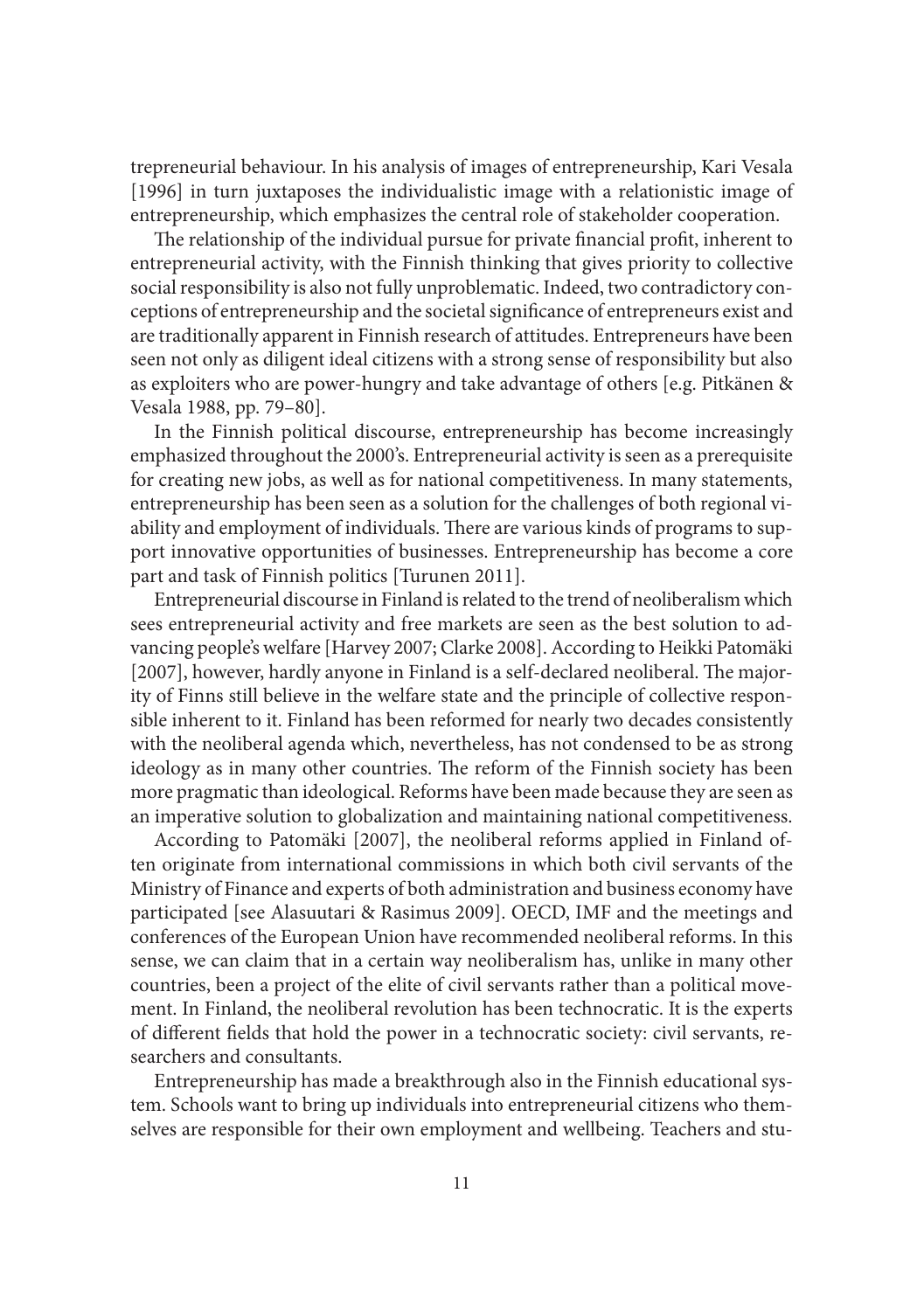dents are trained for internal and external entrepreneurship at all school levels [e.g. OPM 2004]. Entrepreneurial education is seen as learning that promotes active and self-initiated way of functioning which provides the students the opportunity to develop their own skills. Patricia Mccafferty [2010] even speaks about a neoliberal pedagogy.

Within the Finnish entrepreneurial education research community, the neoliberal entrepreneurship discourse and its dominance has also been critically evaluated. According to Risto Ikonen [2006, pp. 35–36] the concept of entrepreneurship has been appropriated as part of neoliberal rhetoric; however, it has also always been part of the expression that defends the Nordic welfare state. In these discourses, also the meanings of entrepreneurship are crucially divergent: Whereas neoliberalism conceives the markets as the only factor regulating the economy, the welfare state-oriented tradition sees that the goals of the economy are subordinate to common decision-making.

Ikonen [2006] makes a division between the two concepts of entrepreneur education and entrepreneurial education. Along with the promotion of economic enterprise, he sees democratic education and the upbringing of an active citizen as the central goals of entrepreneurial education. Intellectual education, democracy education and entrepreneurial education together form a foundation on which a capable and autonomic citizenship is built. At the same time, the promotion of the ability to see differently, criticism of corporate power and media literacy, among other things, become part of entrepreneurial education [Ikonen 2006].

However, the citizenship education as the goal of entrepreneurial education has been called into question in Finnish entrepreneurship research. S. Keskitalo -Foley, K. Komulainen and P. Naskali [2010, p. 21], for instance, emphasize that the entrepreneurial self that is produced by entrepreneurial education is the ideal subject of the new economy: citizenship is first and foremost defined by its relationship with the markets. An individual has a role as a consumer, as well as a producer and an employee. Expressly the concept of agency lies in the background of the critical analysis of entrepreneurship discourse. According to Nikolas Rose's and Peter Miller's [1992] analysis concerning government, the neoliberal discourse works - despite the markets' apparent freedom of choice – as a new form of social government. An individual's activity is built on constant coercion to make a choice in the markets. From an individual's perspective, entrepreneurial agency contains the possibility of independence, personally significant experiences, and materially rewarding way of life. On the other hand, entrepreneurship discourse signifies a model of social government and making politics where responsibility is to be carried by an individual [Pyysiäinen 2011].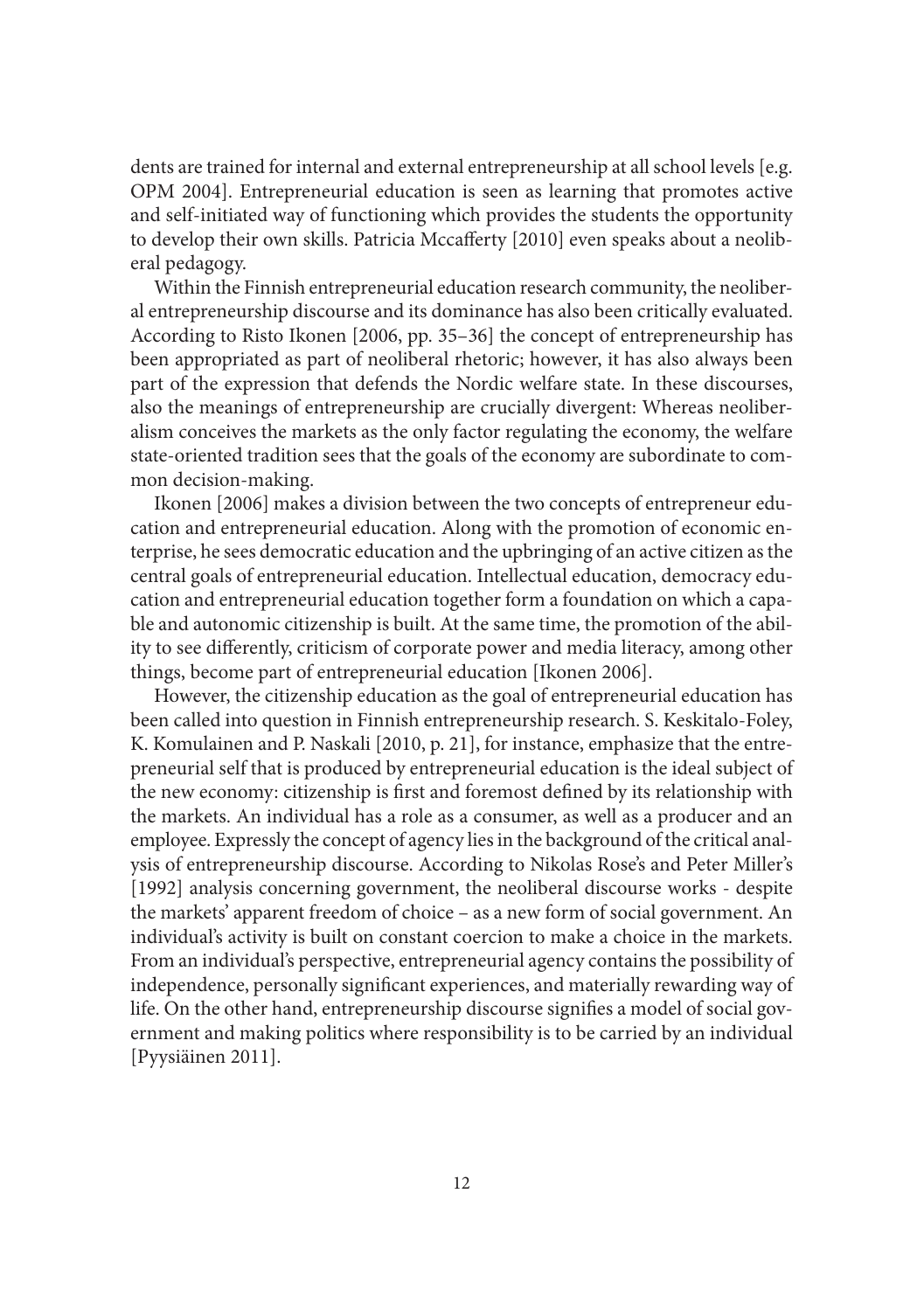# **3. Research objective, research questions, and hypotheses**

Previous research depicts a multidimensional and even somewhat contradictory image of the social value premises of entrepreneurship discourse and entrepreneurial education. Interest is raised by the type of relationship between collective responsibility, emphasis on individual rights and entrepreneurship from the perspective of young people. Furthermore, it is interesting to analyze young people's societal entrepreneurship attitudes and the criticism of neoliberal entrepreneurial education that they possibly contain. Is the entrepreneurial intention of young people connected to social values or is it mainly a question of a pragmatic career choice? What are the ideological premises that Finnish entrepreneurship discourse and its criticism connect to?

In this research, we focused our interest on Finnish youth's social values, societal entrepreneurship attitudes and entrepreneurial intention. We examined two types of social values: the individual's democratic rights and social justice. Similarly, we studied two types of entrepreneurship attitudes: the general entrepreneurship attitude (a social appreciation of entrepreneurship) and critical entrepreneurship attitude (critique of entrepreneurial discourse). Our examination is limited to the Helsinki–Uusimaa region. We sought to answer the following four research questions:

- 1. How do Finnish young people relate to the values that emphasize an individual's democratic rights on the one hand and social justice on the other, as well as what is the relationship between these two different values?
- 2. What is the reciprocal relationship between social values and societal entrepreneurship attitudes among Finnish young people?
- 3. What type of reciprocal relationship is there between social values and societal entrepreneurship intentions among Finnish young people?
- 4. What type of reciprocal relationship is there between societal entrepreneurship attitudes and entrepreneurial intentions among Finnish young people? The first research question is mainly descriptive by nature. We tested the follow-

ing hypothesis:

*H1. Values that highlight an individual's democratic rights and values related to social justice are co-dependent.*

We addressed the second research question by studying four hypotheses:

- *H2. Values that highlight an individual's democratic rights correlate (positively) with social appreciation of entrepreneurship.*
- *H3. Values connected to social justice correlate negatively with social appreciation of entrepreneurship.*
- *H4. Values that highlight an individual's democratic rights correlate negatively with the critique of entrepreneurial discourse.*
- *H5. Values connected to social justice relate to the critique of entrepreneurial discourse.*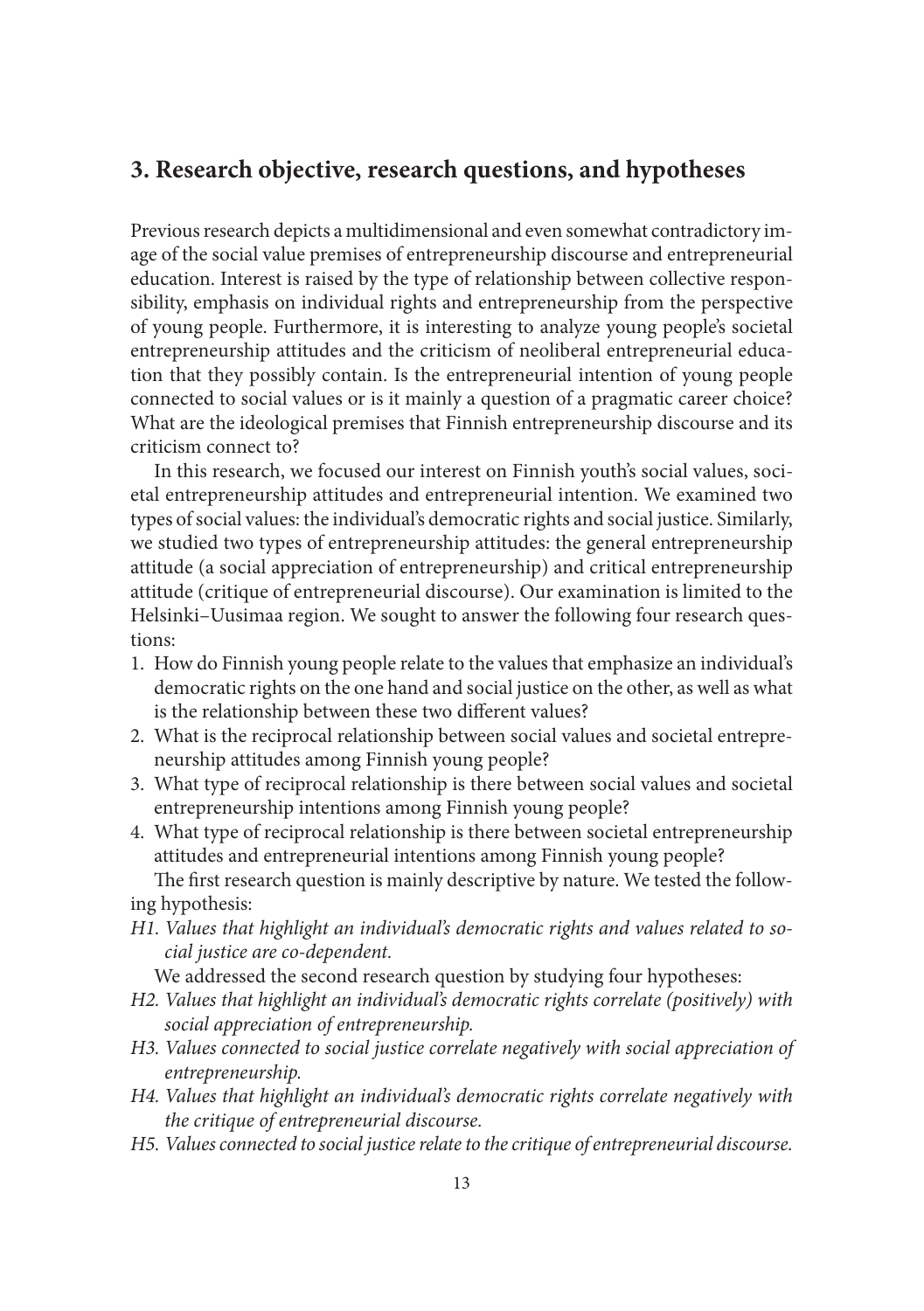Two hypotheses are connected with the third research question:

- *H6. Values that highlight an individual's democratic rights relate to entrepreneurial intention.*
- *H7. Values connected to social justice relate negatively to entrepreneurial intention.* Three next hypotheses are connected with the fourth research question:
- *H8. General entrepreneurship attitude relates positively to entrepreneurial intention.*
- *H9. Critical entrepreneurship attitude relates negatively to entrepreneurial intention.*
- *H10. General entrepreneurship attitude and critical entrepreneurship attitude are negatively co-dependent.*

A research design of the study is shown in Figure 2.



**Figure 2. Study research design**

The basis of these hypotheses is the traditional assumption of the Finnish image of entrepreneurship being divided into positive and negative entrepreneurship images and that this division is connected with social values. The assumption is that appreciation of entrepreneurship is closely connected to individualism and an individual's democratic rights. Correspondingly, we assumed that values connected to the social justice relate to criticism of neoliberalism, critical entrepreneurship attitude and unwillingness to become an entrepreneur. We also analyzed contradictory conceptions that entrepreneurial emphasis is well suited to the welfare state discourse [Ikonen 2006] and that Finnish neoliberalism is not in fact so much an ideological trend but rather a pragmatic emphasis [Patomäki 2007].

## **4. General description of the research data**

We collected our research data by using an electronic questionnaire we sent to secondary schools in the Uusimaa region located in the Southern part of Finland in January-March 2012. The respondents ( $N = 873$ ) were 2<sup>nd</sup> grade students in altogether 13 high schools and vocational schools. Most of the students were 17–18 years old.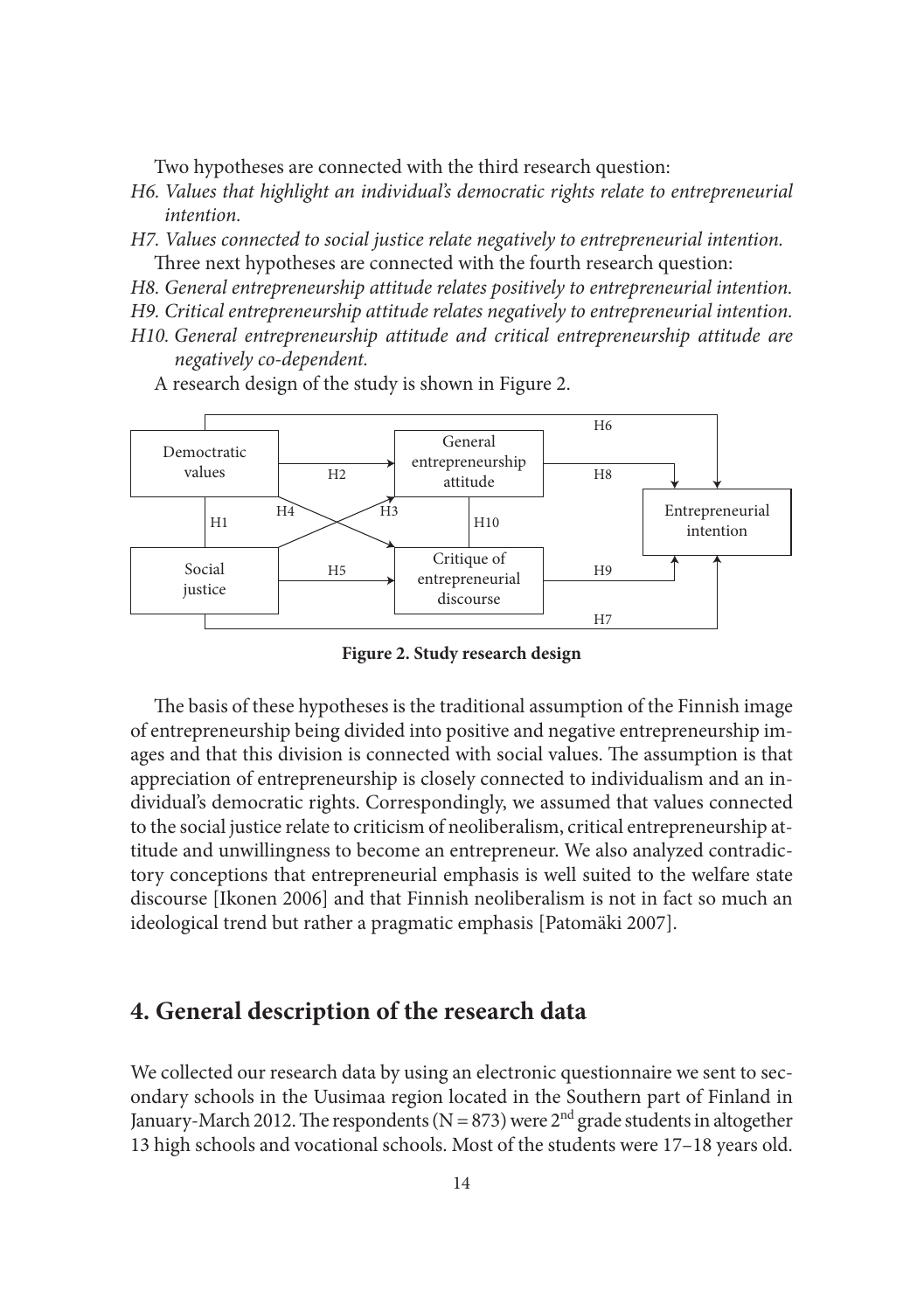The questionnaire contained altogether 72 questions the majority of which were Likert-type scale items (1= Strongly disagree,...,  $5 =$  Strongly agree). The questions were related to entrepreneurial intention, conceptions concerning entrepreneurship, societal entrepreneurial attitudes, social values and certain social-psychological background factors (subjective norm, perceived behavioural control and outcome expectation). In this article, we examine the part of the data that is specifically related to social values, societal entrepreneurship attitudes and entrepreneurial intention [see Rantanen 2013].

The results were statistically analysed. The sum variables were variables formed as averages by means of factor analysis (Generalized Least Squares, Varimax with Kaiser Normalization. Rotation converged in 5 iterations). The reliabilities of the sum variables were calculated (Cronbach's alpha) and the normality of the distributions was examined by using the Kolmogorov-Smirnov test. In calculating the correlations, we used Spearman's rank correlation coefficient and the Mean scores were examined by using a t-test.

464 high school students and 409 vocational school students responded to the questionnaire. The entrepreneurial intentions of these groups were not significantly divergent from each other (t = 0.572;  $p = 0.568$ ), and hence the groups are examined together from now on.

The used questionnaire was pre-tested with 19 students. On the basis of the test only small changes needed to be made. Electronic data collection proved to be quite feasible and the respondent percentage was 71.0%. The representativeness of the survey appeared quite good in terms of both the native language of the respondents (the proportion of Swedish-speaking Finns in the sample was 6.8% and 8.6% in the population) and their residential area (the proportion of the Helsinki Metropolitan Area was 71.1% in the sample and 68.4% in the population). Also the used measures proved to be feasible and the reliabilities were rather good (the reliability of one sum variable is below 0.70). However, the sum variable distributions do not quite follow the normal distribution.

#### *4.1. Research factors*

At first, we formed sum variables related to social values and social entrepreneurship intentions by means of factor analysis. We got 44.0% for the coefficient of determination of the four factor model (see Table 1).

By means of factor analysis, we formed four new variables focusing attention on factor loadings above 0.5. On the basis of factor 1 we formed the sum variable "general entrepreneurship attitude", on the basis of factor 2 the sum variable "an individual's democratic rights" and on the basis of factor 3 "critique of entrepreneurial discourse". When forming the sum variable "social justice" we also included question "*efforts should be made to prevent the growth of income inequality*" in factor 4, even though its factor loading was below 0.5 (see Table 2).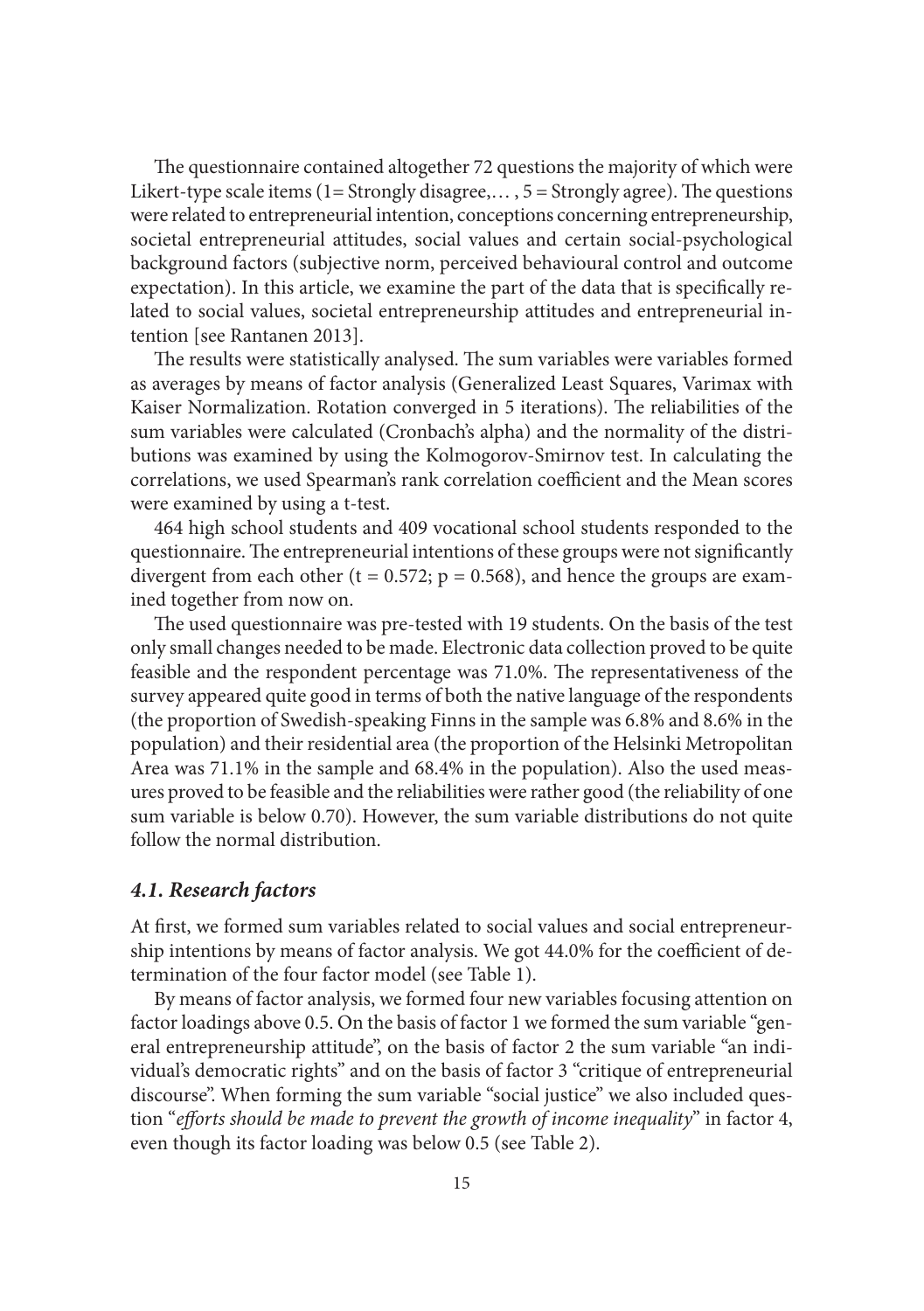| <b>Question</b>                                                                               | Factor 1<br>13.0% | Factor 2<br>12.8% | Factor 3<br>11.7% | Factor 4<br>6.6% |
|-----------------------------------------------------------------------------------------------|-------------------|-------------------|-------------------|------------------|
| 27. Entrepreneurs are ideal citizens                                                          | 0.567             |                   |                   |                  |
| 31. Entrepreneurs are typically hard-working and<br>responsible                               | 0.571             |                   |                   |                  |
| 35. The work of entrepreneurs is valuable in terms<br>of the entire society                   | 0.720             |                   |                   |                  |
| 39. Entrepreneurs are in a key position in terms of<br>society's success                      | 0.677             |                   |                   |                  |
| 43. Society's mission is to guarantee the well-being<br>of all citizens                       |                   |                   |                   | 0.592            |
| 44. Western democracy is an essential value in our<br>society                                 |                   | 0.543             |                   |                  |
| 45. Entrepreneurship is over-valued in our society                                            |                   |                   | 0.525             |                  |
| 46. Society should ensure that no one becomes<br>socially excluded                            |                   |                   |                   | 0.600            |
| 47. Individual freedom is one of the core values in<br>our society                            |                   | 0.664             |                   |                  |
| 48. Young people are encouraged to become entre-<br>preneurs with too unsubstantial rationale |                   |                   | 0.602             |                  |
| 49. Efforts should be made to prevent the growth<br>of income inequality                      |                   |                   |                   |                  |
| 50. Civil rights is the foundation of our society                                             |                   | 0.731             |                   |                  |
| 51. Entrepreneurship is often discussed with too<br>positive tones                            | $\bullet$         |                   | 0.666             |                  |
| 54. Entrepreneurship is suggested a solution to<br>much too many issues                       |                   |                   | 0.691             |                  |

# **Table 1. Factor analysis: 4 factors, loading items above 0.5**

# **Table 2. Sum variables and their reliabilities**

| <b>Variable</b>                       | N   | <b>Items</b> | Cronbach's<br>alpha |
|---------------------------------------|-----|--------------|---------------------|
| Democratic values                     | 873 |              | 0.729               |
| Social justice                        | 873 |              | 0.629               |
| Critique of entrepreneurial discourse | 873 |              | 0.717               |
| General entrepreneurship attitude     | 872 |              | 0.740               |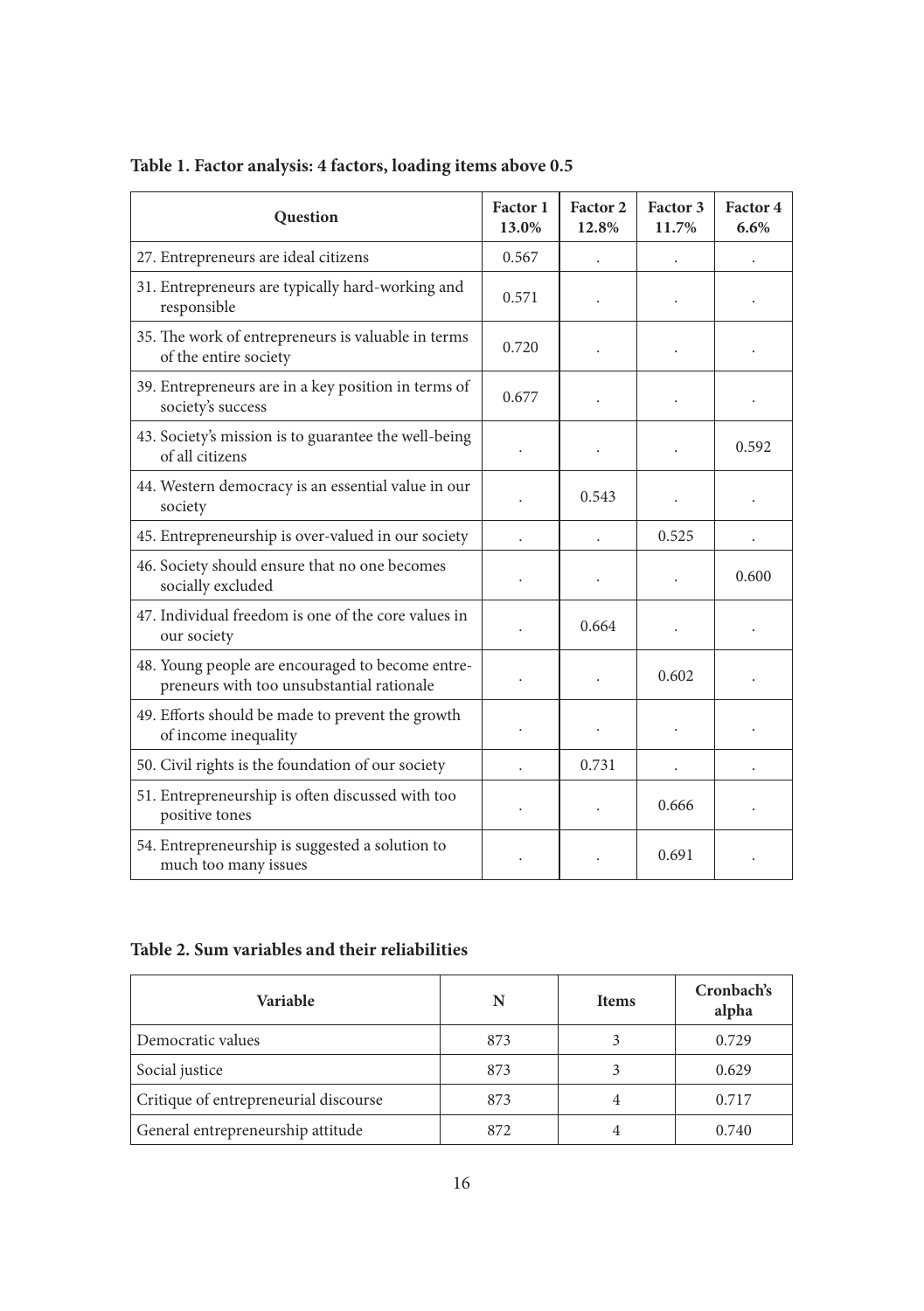The reliabilities of sum variables formed this way were quite good (above 0.7) except the variable social justice. In accordance with the Kolmogorov-Smirnov test, the variables did not quite follow the normal distribution, even though they were quite close to it when briefly looked at.

#### *4.2. Young people's social values*

The respondents related very positively to an individual's democratic rights and questions concerning social justice (see Table 3). Opinions were divided the strongest by the question "*Efforts should be made to prevent the growth of income inequality*" but still clearly over half of the respondents agreed and only 10% disagreed with it. 64% agreed with "*Western democracy is a core value in our society*" and one third took a neutral stand. We can assume that the abstract quality of the concept Western democracy partly explains the multitude of a neutral position with this question. As concerns the rest of the questions, 75–85% of respondents agreed with each one.

| <b>Variable</b>      | <b>Question</b>                                                             | N   | Mean | Sd    | Agree<br>(in %) | <b>Disagree</b><br>(in %) |
|----------------------|-----------------------------------------------------------------------------|-----|------|-------|-----------------|---------------------------|
|                      | 44. Western democracy is an es-<br>sential value in our society             | 872 | 3.86 | .881  | 63.9            | 3.6                       |
| Democratic<br>rights | 47. Individual freedom is one of<br>the core values in our society          | 872 | 4.24 | .870  | 80.4            | 3.0                       |
|                      | 50. Civil rights is the foundation<br>of our society                        | 873 | 4.14 | .860  | 77.5            | 3.1                       |
|                      | 43. Society's mission is to guaran-<br>tee the well-being of all citizens   | 873 | 4.30 | 0.937 | 84.7            | 6.1                       |
| Social jus-<br>tice  | 46. Society should ensure that no<br>one becomes socially excluded          | 872 | 4.06 | 0.970 | 74.9            | 7.5                       |
|                      | 49. Efforts should be made to<br>prevent the growth of income<br>inequality | 873 | 3.74 | 1.054 | 57.7            | 10.1                      |

| Table 3. Questions concerning social values $(N = 873)$ |  |  |  |
|---------------------------------------------------------|--|--|--|
|---------------------------------------------------------|--|--|--|

The results are in harmony with the previous ones. In concern with an individual's democratic rights the respondents largely agreed with the claims. More specifi cally, 80% of the respondents agreed with the claim "*individual freedom is one of the core social values"*. Hence, the results support the view of the Finnish society's individualistic quality [Hofstade]. On the other hand, the results also support the assumption that the basic value premise of the welfare state is also strongly endorsed amongst young people [see Muuri 2008].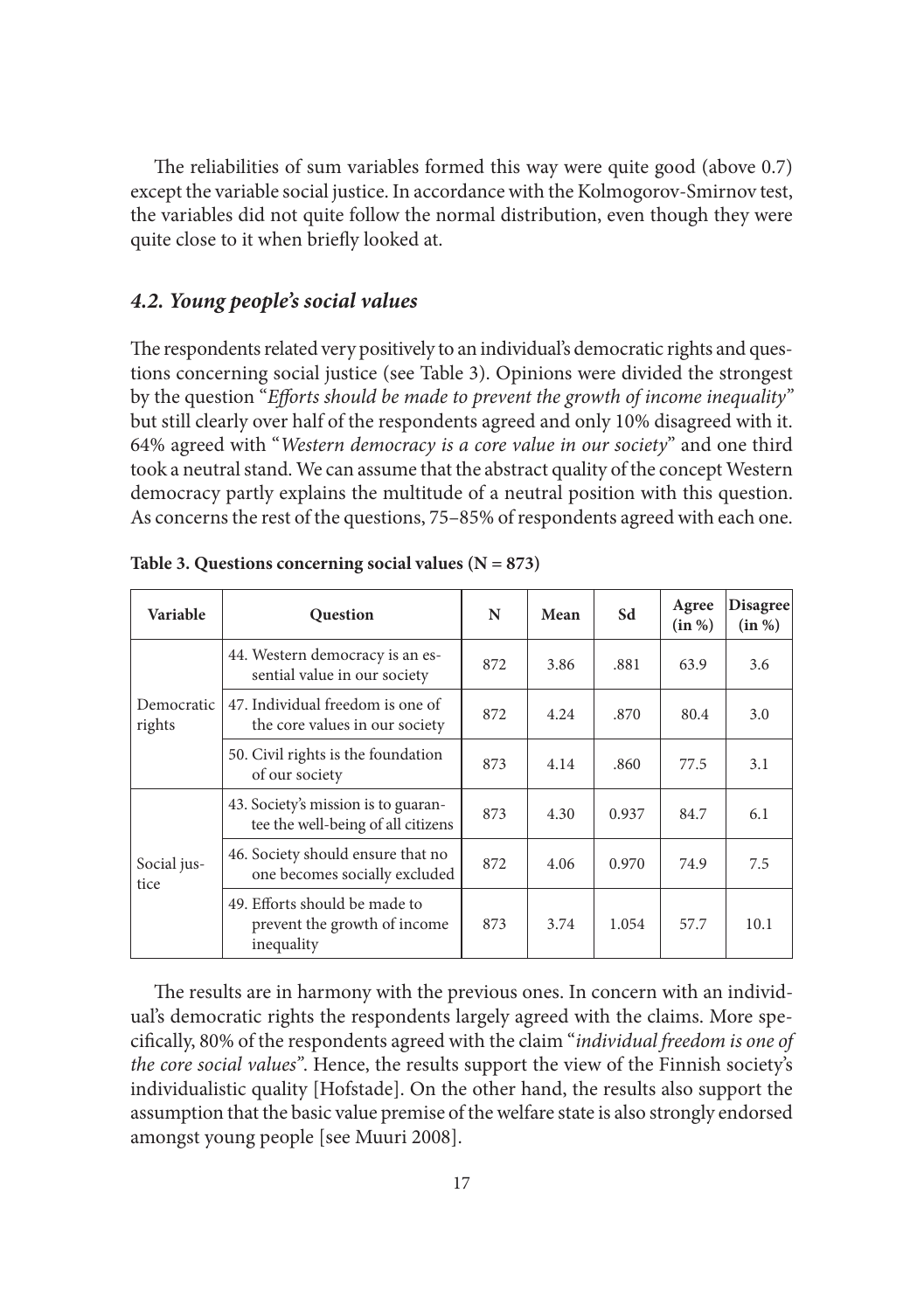Democratic rights of an individual and social justice were strongly correlated  $(R = 0.486; p < 0.000)$ . Hence, our first hypothesis proved to be valid: The social values of the Finnish youth form an entity in which an individual's democratic rights and the social justice are combined. Even though individualism and collectivism divert from each other in regard to their basic premises, they become intertwined in the Finnish young people's social values.

## *4.3. Social values and societal entrepreneurship attitudes*

Next, we focus on societal entrepreneurship attitudes. We separately examine the general entrepreneurship attitude and, on the other hand, the critical entrepreneurship attitude (criticism of entrepreneurship discourse). The distribution of responses to these questions is shown in Table 4.

| <b>Variable</b>                   | <b>Question</b>                                                                                         | N   | Mean | Sd    | Agree<br>(in %) | <b>Disagree</b><br>(in %) |
|-----------------------------------|---------------------------------------------------------------------------------------------------------|-----|------|-------|-----------------|---------------------------|
|                                   | 27. Entrepreneurs are ideal<br>citizens                                                                 | 872 | 3.37 | 0.890 | 41.2            | 12.2                      |
| General                           | 31. Entrepreneurs are typi-<br>cally hard-working and<br>responsible                                    | 872 | 3.80 | 0.811 | 68.5            | 4.9                       |
| entrepre-<br>neurship<br>attitude | 35. The work of entrepre-<br>neurs is valuable in terms<br>of the entire society                        | 872 | 3.84 | 0.912 | 65.6            | 5.7                       |
|                                   | 39. Entrepreneurs are in<br>a key position in terms of<br>society's success                             | 872 | 3.41 | 0.865 | 43.5            | 11.9                      |
|                                   | 45. Entrepreneurship is over-<br>valued in our society                                                  | 873 | 2.73 | 0.920 | 14.8            | 36.8                      |
| Critique<br>of entre-             | 48. Young people are encour-<br>aged to become entrepre-<br>neurs with too unsub-<br>stantial rationale | 873 | 3.20 | 0.906 | 33.3            | 18.4                      |
| preneurial<br>discourse           | 51. Entrepreneurship is often<br>discussed with too posi-<br>tive tones                                 | 873 | 3.10 | 0.969 | 31.3            | 23.8                      |
|                                   | 54. Entrepreneurship is sug-<br>gested a solution to much<br>too many issues                            | 873 | 3.08 | 0.913 | 26.1            | 19.7                      |

**Table 4. General entrepreneurship attitude and critique of entrepreneurial discourse**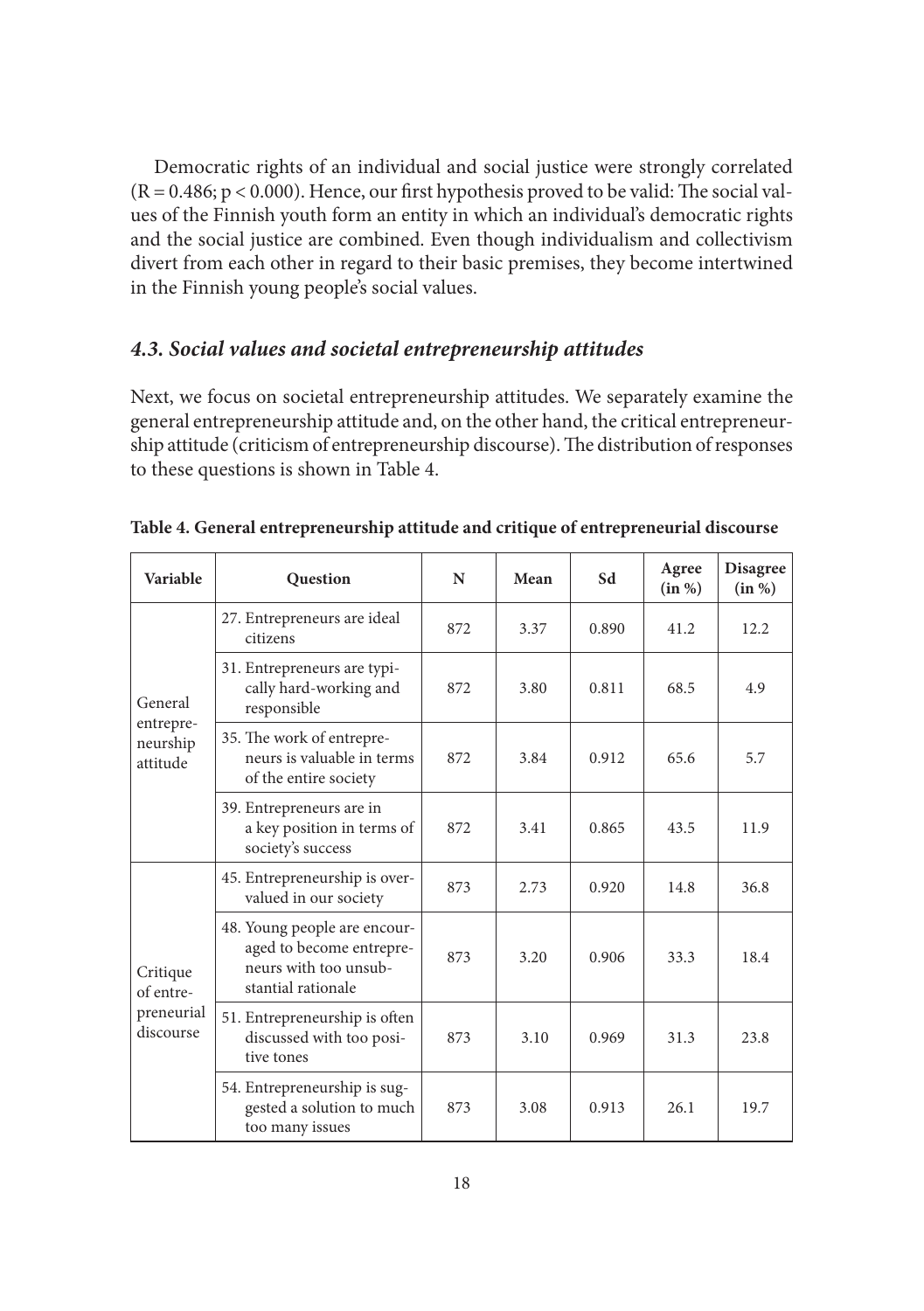All in all, young people's relationship with entrepreneurship seems to be fairly positive according to the research results. In particular, entrepreneurs were considered diligent and responsible, which also is in accordance with the previous research findings [e.g. Kivelä 2002; Nevanperä 2003; Hyytiäinen & Pajarinen 2005; Home 2007]. In contrast, a neutral stand was pronounced on questions concerning entrepreneurship discourse criticism. Approximately one third of the respondents estimated that young people are encouraged to become entrepreneurs with too unsubstantial rationale and entrepreneurship is often discussed with too positive tones.

Next, we analyse whether these entrepreneurship attitudes of young people are explained by social values. The correlations between the sum variables are shown in Table 5.

| Variable          |                | General entrepreneurship attitude | Critique of entrepreneurial dis-<br>course |                      |  |
|-------------------|----------------|-----------------------------------|--------------------------------------------|----------------------|--|
|                   | Spearman's rho | sign<br>$(2-tailed)$              | Spearman's rho                             | sign<br>$(2-tailed)$ |  |
| Democratic rights | 0.315          | 0.000                             | $-0.045$                                   | 0.179                |  |
| Social justice    | 0.129          | 0.000                             | 0.083                                      | 0.014                |  |

**Table 5. Attitudes towards entrepreneurship and social values: correlations**

Democratic rights of an individual clearly correlated with the *social appreciation of entrepreneurship* as we had assumed. Hence, hypothesis 2 is valid. In other terms the correlation coefficients were fairly small. The correlation between social justice and entrepreneurship discourse criticism points to the right direction but is only almost significant (hypothesis 5). Our two other hypotheses were not supported: Democratic rights and critical entrepreneurship attitude do not correlate with each other (hypothesis 4). The correlation between social justice and social appreciation of entrepreneurship in turn was, against our assumption (hypothesis 3), faintly positive. Hence, social justice in fact correlated positively with both general and critical entrepreneurship attitudes.

All in all, social entrepreneurial attitude does seem to be related to social values to some extent. The obtained results are in accordance with Ikonen's [2006] view that emphasis on entrepreneurship and welfare state discourse are well-suited to each other. Similarly, the positive correlation between an individual's democratic rights and positive conception of entrepreneurship is rather natural from the viewpoint of Ikonen's conception of citizenship.

A critical entrepreneurship attitude correlated only quite faintly with social values. This is rather surprising, taking into account the neoliberal tones related to new entrepreneurship discourse. Perhaps an explanation lies in Patomäki's [2007] analy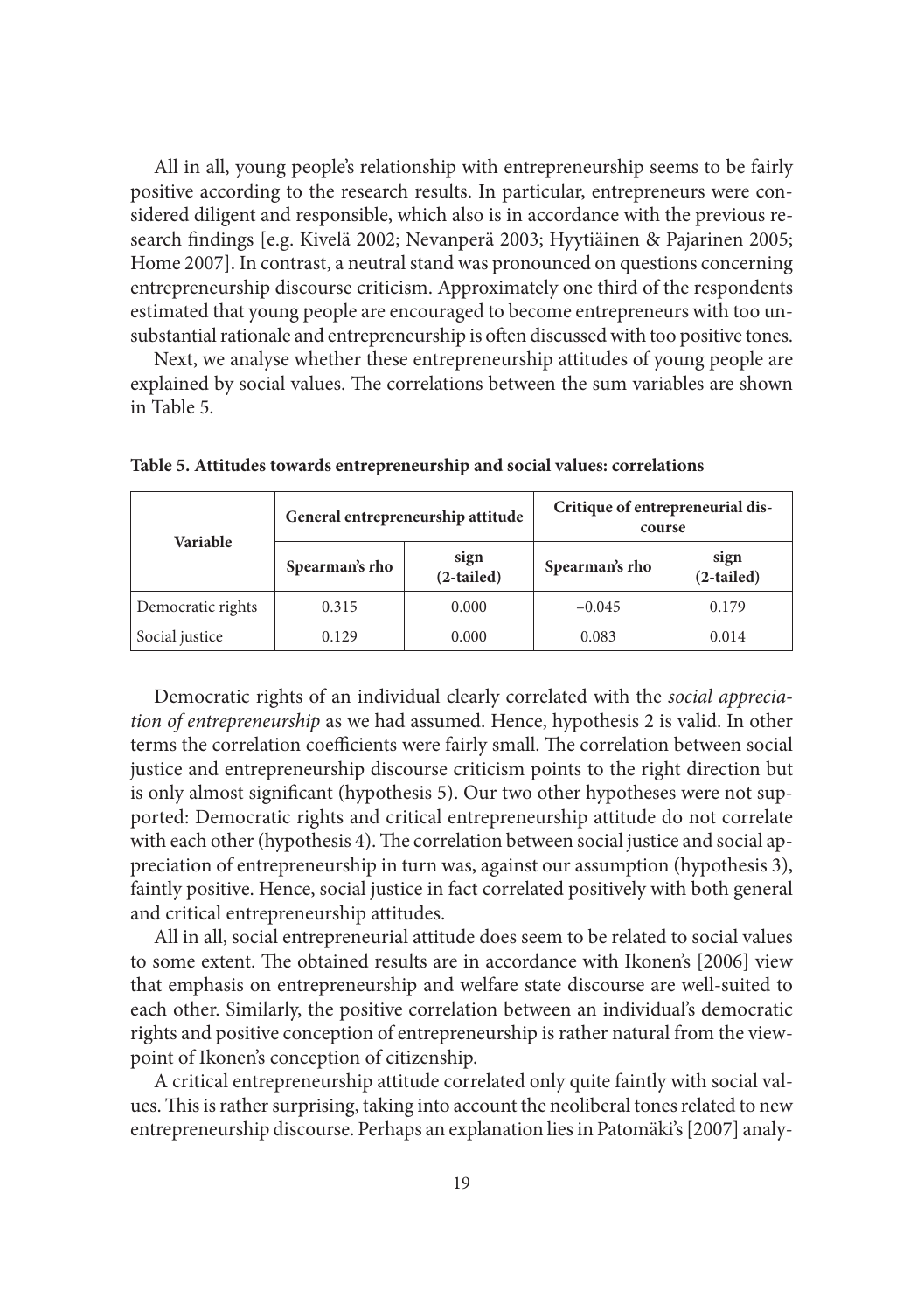sis, according to which the neoliberal emphasis in Finland has been more pragmatic than ideological. Hence, neither would criticism of entrepreneurship discourse be related to social values.

#### *4.4. Social values and entrepreneurial intention*

Lastly, we analyse the relationship between social values and entrepreneurial intention. Sum variable entrepreneurial intention is formed of four questions which were connected not only to the actual entrepreneurial willingness but also to how likely a career choice entrepreneurship is considered by a young person. The reliability of the formed sum variable was quite good (alpha = 0.899). Questions concerning entrepreneurial intention and the distribution of their responses are shown in Table 6.

| <b>Question</b>                                                                 | N   | Mean | Sd   | <b>Agree</b><br>(in %) | Disagree |
|---------------------------------------------------------------------------------|-----|------|------|------------------------|----------|
| 55. If I could freely choose, I'd rather be an entrepreneur<br>than an employee | 873 | 2.95 | 1.25 | 34.0                   | 38.3     |
| 59. My aim is to become an entrepreneur in the future                           | 873 | 2.53 | 1.17 | 18.8                   | 48.9     |
| 63. I am going to make a living as an entrepreneur                              | 873 | 2.42 | 1.12 | 13.6                   | 49.1     |
| 67. For me, entrepreneurship is a probable career choice                        | 873 | 2.45 | 1.16 | 17.1                   | 51.3     |

|  |  |  |  |  | Table 6. Questions concerning entrepreneurial intention |  |
|--|--|--|--|--|---------------------------------------------------------|--|
|--|--|--|--|--|---------------------------------------------------------|--|

As Table 6 shows, the proportion of young people intending to become entrepreneurs was fairly small. The question that compared entrepreneurship and employment as career choices received a larger proportion of those who disagreed than those who agreed, which is in line with the GEM survey. Less than one fifth of the respondents agreed with the other questions.

The correlation coefficients and their significance between social values, societal entrepreneurship attitudes, and entrepreneurship intent are shown in Figure 3.

The correlations between societal entrepreneurial attitudes and entrepreneurial intentions were in accordance with the assumptions: social appreciation of entrepreneurship is in a positive (hypothesis 8) and critical entrepreneurship attitude is negative relation with entrepreneurial intention (hypothesis 9). Also hypothesis 10 is valid: general entrepreneurial attitude is negatively dependent on critique of entrepreneurial discourse.

Social justice in turn correlated negatively with entrepreneurial intention as we assumed (hypothesis 7). On the contrary, an individual's democratic rights do not correlate with entrepreneurial intention; that is, hypothesis 6 did not prove to be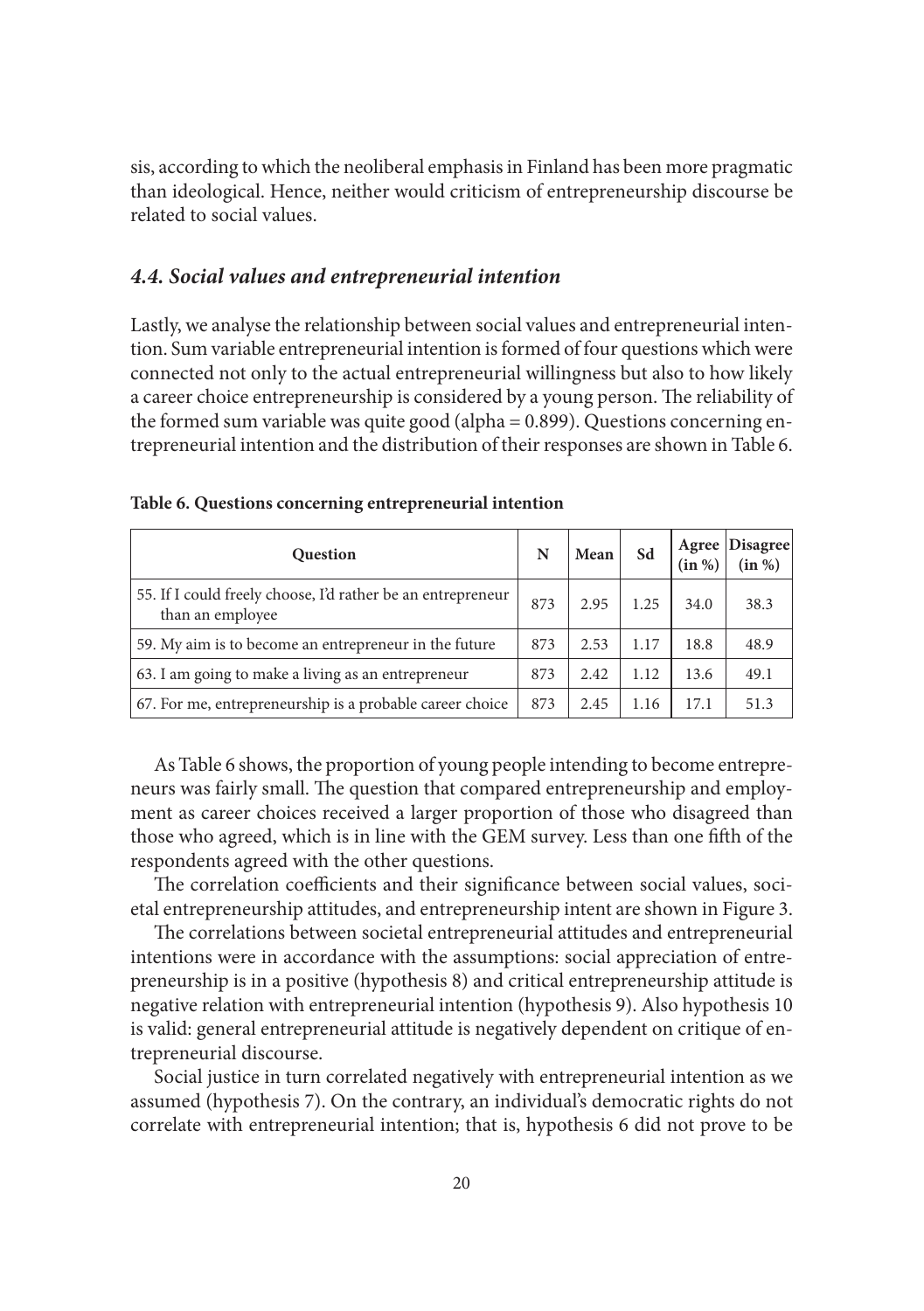

#### Figure 3. The correlation coefficients and their significance between social values, **social entrepreneurial attitudes, and entrepreneurship intent**

valid. This is interesting also from the point of view that an individual's democratic rights and, again, general entrepreneurship attitude in turn correlated significantly with entrepreneurial intention.

According to the research findings, the relationship of social values with social entrepreneurial attitudes and entrepreneurial intention is very complex and all connections and interactions between them are insubstantial and incoherent. The relationship of democratic rights with social appreciation of entrepreneurship is clearly positive ( $R = 0.315$ ). Other correlations are quite low ( $R < 0.15$ ). Social values explain entrepreneurial intention clearly weaker than, for instance, the expectations of a young person's close environment, faith in one's own capacities and faith in one's own success [Rantanen 2013]. It is possible that there is also a common social psychological phenomenon in the background: general attitudes (such as relating to the society or social values in general) explain rather poorly the behaviour of an individual, whereas more specific attitudes (such as attitude towards entrepreneurship) have a clearly better explanatory capacity [see Eagly & Chaiken 1993; Ajzen 1991].

## **Conclusions and discussion**

Our research results showed that the Finnish young people's world of values contains two closely connected entities. On the one hand, young people emphasise an individual's democratic rights, and on the other hand, they are committed to the value premise of the Nordic welfare state. Young people share the Finnish value climate, which is a combination of individualism and collective responsibility. How can individualism and collectivism then be so well reconciled? One possible interpretation is connected to the Finnish welfare state's current historical phase. In an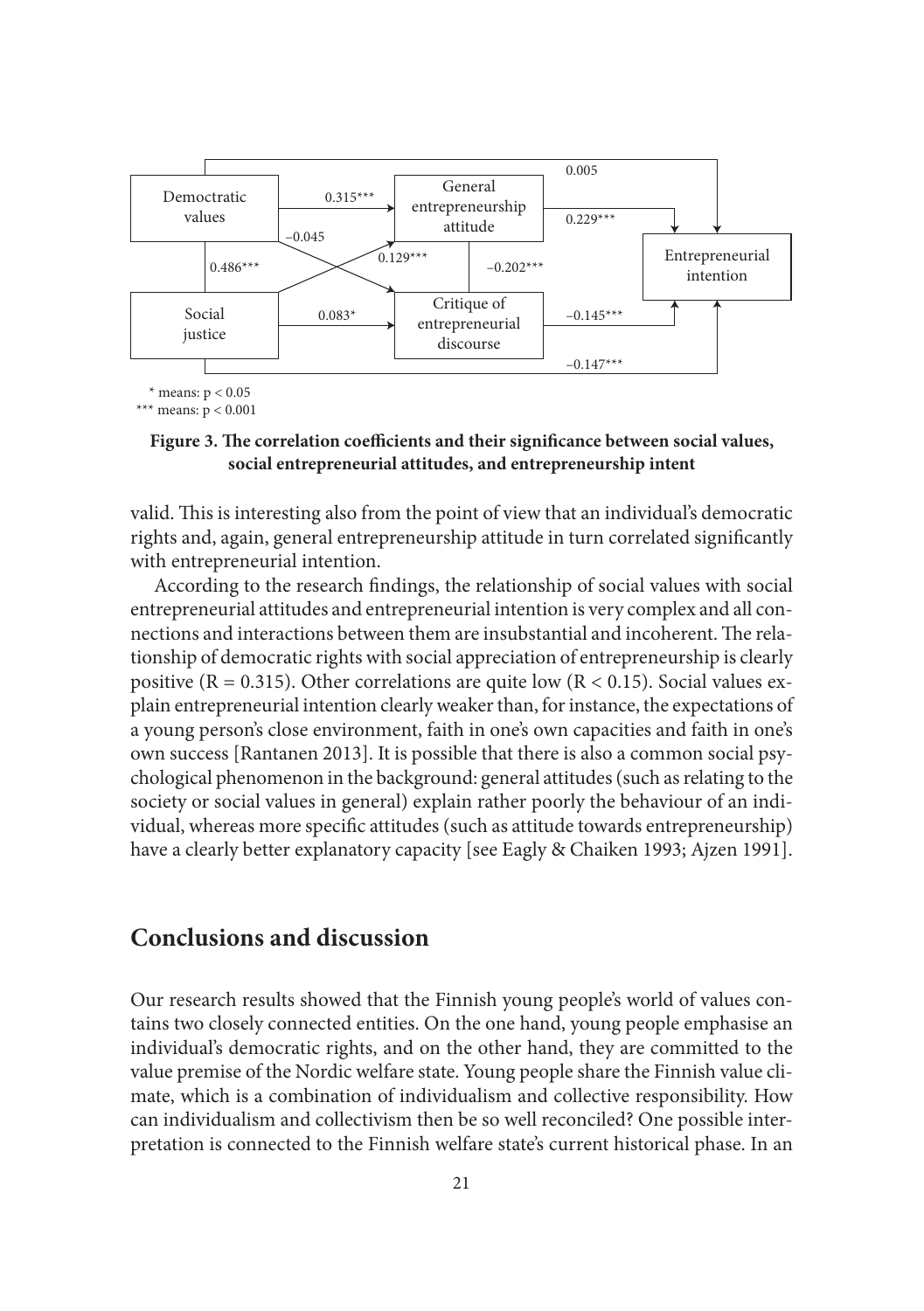institutionalized welfare state, the core of collective responsibility is the state's responsibility to all citizens rather than an individual's commitment to joint liability. Hence, welfare state-oriented collectivism is not an obstacle to individualism.

In the cultural models of entrepreneurial attitudes, high individualism has been related to entrepreneurship-oriented cultural values [e.g., Lindsay 2005] and entrepreneurial orientation [Mueller & Thomas 2000]. According to our research findings, there is a clear connection between highlighting an individual's democratic rights and social appreciation of entrepreneurship. A positive conception of entrepreneurship can be seen as a natural continuation of individualism that underscores individual rights. However, this connection remains largely at the level of attitudes. Young people's concrete entrepreneurial willingness remains at a modest level [Flash Eurobarometer 2009; Stenholm et al. 2011].

Our core perception is indeed the weak connection between social values and entrepreneurship. It is likewise apparent in our findings that criticism of entrepreneurship discourse has little to do with social values. One explanation for these perceptions may be that young people consider entrepreneurship as the first and foremost pragmatic career option rather than an ideological choice. Similarly, entrepreneurship discourse and its assessment are perceived more from a practical perspective than from ideological criticism of neoliberalism [see Saari 2001; Patomäki 2007].

According to Ikonen [2006, p. 35], entrepreneurship can be emphasised from the discourse premises of both neoliberalism and the welfare state. Ikonen suggests that it is erroneous to assume that the importance of entrepreneurial education is justified only with one of the two narratives as the point of departure. According to our research findings, entrepreneurial intentions of young people have an insubstantial connection with social values. Hence, promoting entrepreneurship does not necessarily need to be supported by any great social narrative.

#### *References*

- Ajzen, I., 1991, *The Theory Planned Behavior*, Organizational Behavior and Human Decision Process 50 (2), pp. 179–211.
- Ajzen, I., Fishbein, M., 2000, *Attitudes and the Attitude-Behavior Relation: Reasoned and Automatic Processes*, European Review of Social Psychology, vol. 11, pp. 11–33*.*
- Alasuutari, P., Rasimus, A., 2009, *Use of the OECD in Justifying Policy Reforms: The Case of Finland*, Journal of Power, vol. 2 (1), pp. 89–109.
- Clarke, J., 2008, *Living with/in and without Neo-liberalism*, Focaal, vol. 51, pp. 135–147.
- Covin, J.G., Slevin, D.P., 1991, *A Conceptual Model of Entrepreneurship as Firm Behavior*, Entrepreneurship Theory & Practice, vol. 16 (1), pp. 7–25.
- Eagly, A.H., Chaiken, S., 1993, *The Psychology of Attitudes*, Fort Worth, TX, Harcourt Brace Jovanovich.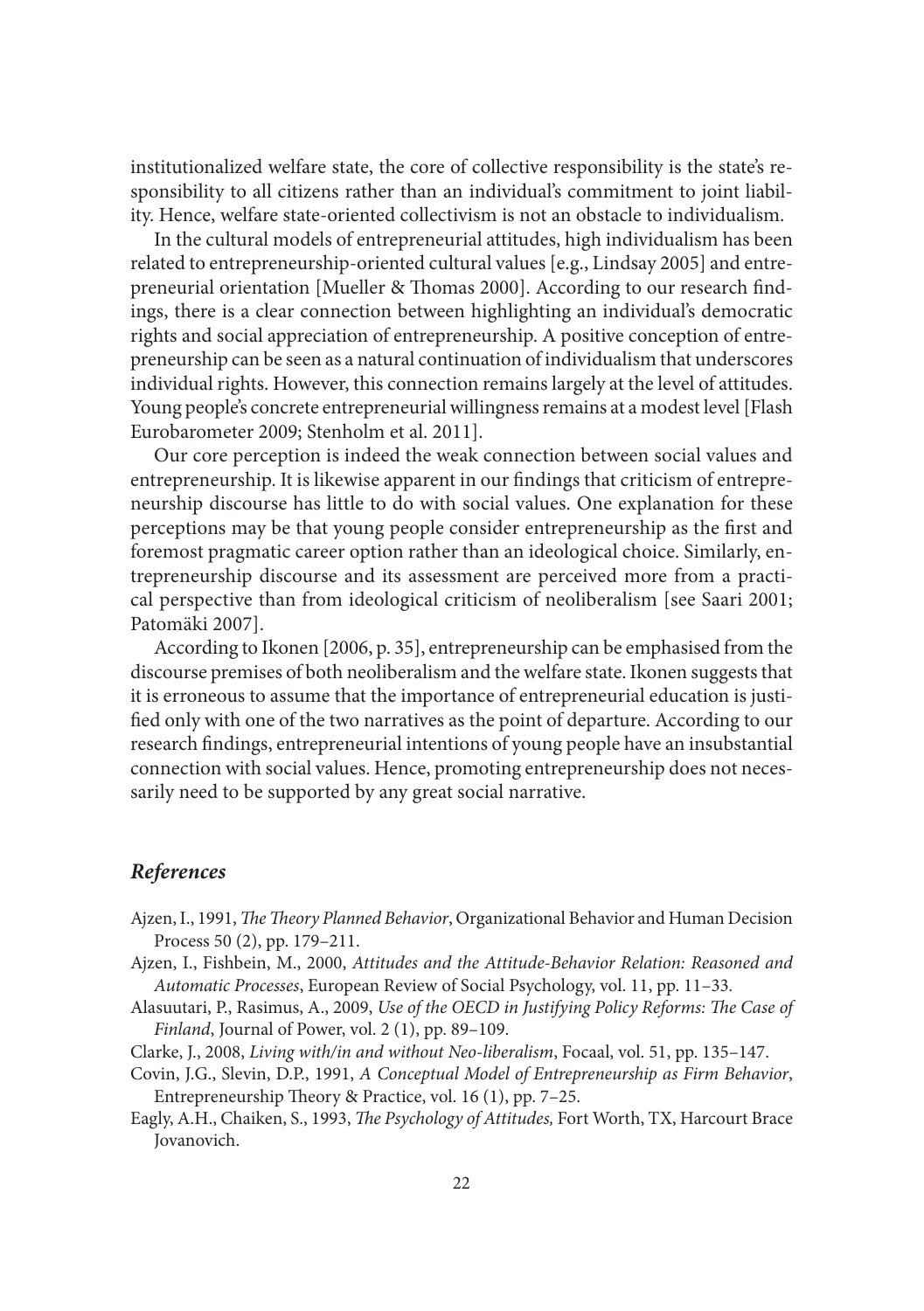Ervasti, H., Fridberg, T., Hjerm, M., Ringdal, K., 2008, *Conclusions: Nordic uniqueness, reality or myth?* in: Ervasti, H., Fridberg, T., Hjerm, M., Ringdal, K. (eds.), *Nordic Social Attitudes in a European Perspective*, Cheltenham, Erward Elgar, pp. 249–261.

Esping-Andersen, G., 1990, *The Three Worlds of Welfare Capitalism*, Cambridge, Polity Press.

- Flash Eurobarometer 283, 2009, *Entrepreneurship in the EU and Beyond. Analytical Report European Commission*, http://ec.europa.eu/enterprise/policies/sme/facts-figures-analysis/eurobarometer/fl283\_en.pdf.
- Harvey, D., 2007, *Neoliberalism as Creative Destruction*, The Annals of the American Academy of Political and Social Science, March, 21–44.
- Helkama, K., Olakivi, A., 2012, *Pyhtää: yhteiskunnallinen ja psykologinen muutos. Sosiaalipsykologista seurantatutkimusta 1975–2007*, Helsinki, Helsingin yliopisto.
- Hiilamo, H., Kangas, O., Manderbacka, K., Mattila-Wiro, P., Niemelä, M., Vuorenkoski, L., 2010, *Hyvinvoinnin turvaamisen rajat,* Näköaloja talouskriisiin ja hyvinvointivaltion kehitykseen Suomessa, Helsinki, Kela.
- Hofstede, G., What about Finland? http://geert-hofstede.com/finland.html.
- Home, N., 2007, *Kauppiasyrittäjyys päivittäistavarakaupassa*, LTA 4, pp. 417–444.
- Hyytiäinen, A., Pajarinen, M., 2005, *Yrittäjäksi ryhtyminen ja yrittäjyysasenteet Suomessa: Havaintoja kyselytutkimuksesta*, The Research Institute of the Finnish Economy, Discussion Papers no. 990, Helsinki.
- Ikonen, R., 2006, *Yrittäjyyskasvatus, Kansalaisen taloudellista autonomiaa etsimässä*, SoPhi 102, Jyväskylä, Minerva.
- Jutila, M., 2011, *Narrowing of Public Responsibility in Finland 1990–2010*, Social Policy & Administration, vol. 45 (2), pp. 194–205.
- Keskitalo-Foley, S., Komulainen, K., Naskali, P., 2010, *Risto reipas riskinottaja. Koulutuspolitiikan tavoittelema ihannekansalainen*, in: Komulainen, K., Keskitalo-Foley, S., Korhonen, M., Lappalainen, S. (eds.), *Yrittäjyyskasvatus hallintana*, Tampere, Vastapaino, pp. 15–36.
- Kivelä, P., 2002, *Ammattikorkeakouluopiskelijoiden suhtautuminen yrittäjyyteen*, Pirkan maan ammattikorkeakoulun julkaisusarja A, Nro 3, Tampere, Pirkanmaan ammattikorkeakoulu.
- Kreiser, P., Marino, L., Weaver, K., 2001, *Correlates of Entrepreneurship: The Impact of National Culture on Risk-Taking and Proactiveness in SMEs*, University ofAlabama.
- Krueger, N.F., Jr., Reilly, M.D., Carsrud, A.L., 2000, *Competing Models of Entrepreneurial Intentions*, Journal of Business Venturing, vol. 15, pp. 411–432.
- Liñán, F., Chen, Y.-W., 2009, *Development and Cross-Cultural Application of a Specific Instrument to Measure Entrepreneurial Intentions*, Entrepreneurship Theory and Practice, vol. 33 (3), pp. 593–617.
- Lindsay, N.J., 2005, *Toward a Cultural Model of Indigenous Entrepreneurial Attitude*, Academy of Marketing Science Review, no. 5.
- Lumpkin, G.T., Dess, Gregory G., 1996, *Clarifying the Entrepreneurial Orientation Construct*  and Linking it to Performance, Academy of Management, The Academy of Management Review, vol. 21 (1), pp. 135–172.
- Mccafferty, P., 2010, *Forging a 'Neoliberal Pedagogy': The 'Enterprising Education' Agenda in Schools*, Critical Social Policy, vol. 30, pp. 541–563.
- Moreno, L., 2010, *Welfare Mix, CSR and Social Citizenship*, International Journal of Sociology and Social Policy, vol. 30, pp. 683–696.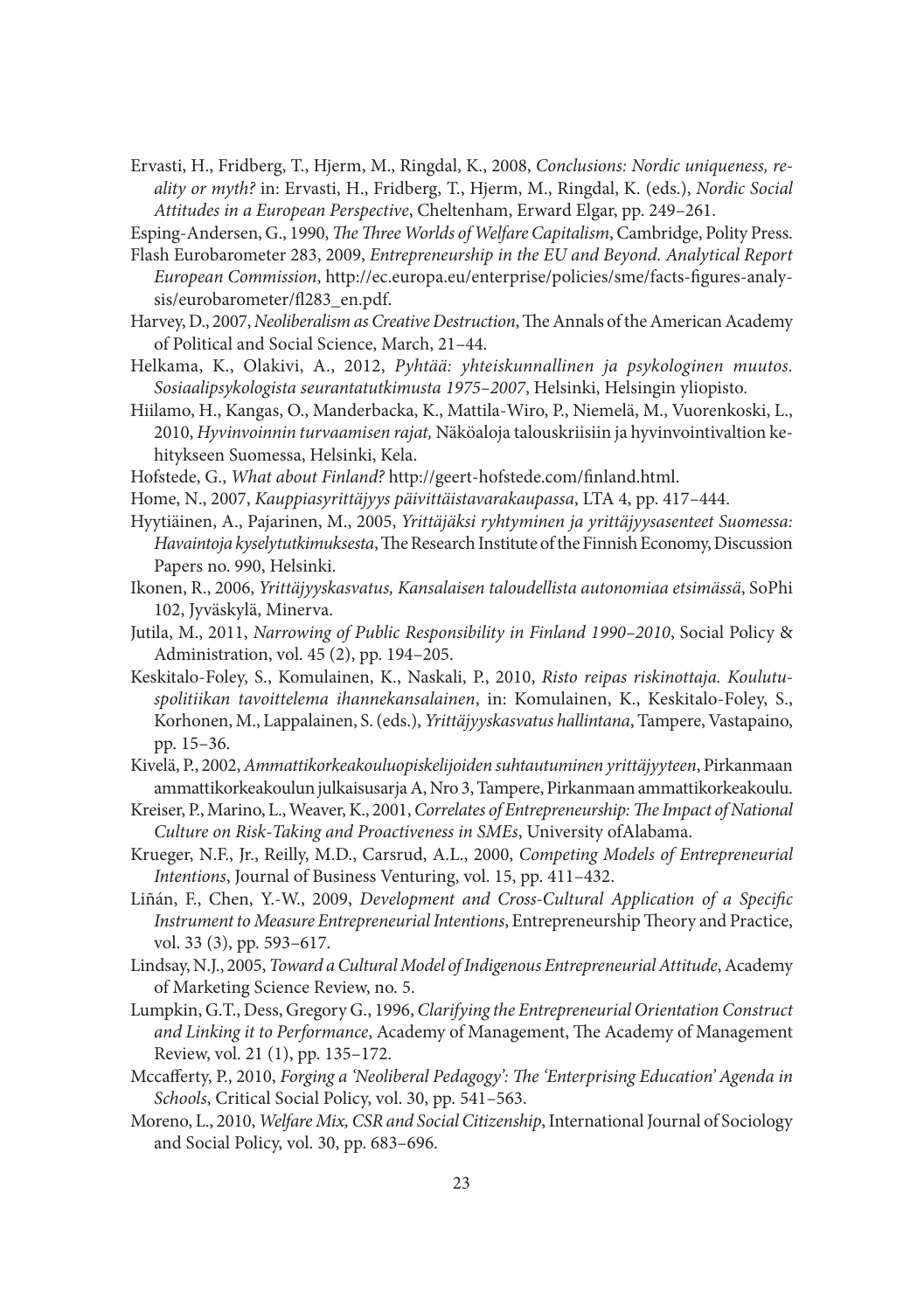- Mueller, S.L., Thomas, A.S., 2000, *Culture and Entrepreneurial Potential: a Nine Country Study of Locus of Control and Innovativeness*, Journal of Business Venturing, vol. 16, pp. 51–75.
- Muuri, A., 2008, *Sosiaalipalveluja kaikille ja kaiken ikää? Tutkimus suomalaisten mielipiteistä ja kokemuksista sosiaalipalveluista sekä niiden suhteesta legitimiteettiin* [Social Welfare Services for All, at Every Age? Opinions of the Finnish Public on, and Its Experiences of, Social Welfare Services, and Their Relation to Legitimacy], Tutkimuksia 178, Helsinki, Stakes.
- Nevanperä, E., 2003, *Yrittäjyys Suupohjan opiskelijanuorten ajattelussa. Tutkimus Suurpohjan seudun nuorisoasteen opiskelijoiden yrittäjyysnäkemyksistä sekä yrittäjyysopetuksen opetussuunnitelman kehittämispyrkimyksistä*, Jyväskylä Studies in Business and Economics, vol. 24, Jyväksylä, University of Jyväskylä.
- OPM, 2004, *Opetusministeriön yrittäjyyskasvatuksen linjaukset ja toimenpideohjelma*, Opetusministeriön julkaisuja 2004, 18, [Ministry of education], www.minedu.fi/export/ sites/default/OPM/Julkaisut/2004/liitteet/opm\_169\_opm18.pdf?lang=fi.
- Patomäki, H., 2007, *Uusliberalismi Suomessa, lyhyt historia ja tulevaisuuden vaihtoehdot*, Helsinki, WSOY.
- Pitkänen, S., Vesala K., 1988, *Yrittäjämotivaatio Kymen ja Vaasan lääneissä: Vertaileva tutkimus yrittäjyyteen ohjaavista tekijöistä*, Tutkimusraportti 9, Lappeenranta, Lappeenrannan teknillinen korkeakoulu.
- Puohiniemi, M., 2002, *Arvot, asenteet ja ajankuva. Opaskirja suomalaiseen arkielämän tulkintaan*, Vantaa, Limor.
- Pyysiäinen, J., 2011, *Constructing and Negotiating Entrepreneurial Agency a Social Psychological Approach to Entrepreneurship Discourse in the Farm Context*, Helsinki, University of Helsinki.
- Rantanen, T., 2013, *Students' Attitudes towards Entrepreneurship in the Uusimaa Region in Finland*, Interdisciplinary Studies Journal, vol. 2 (4).
- Rosa, A.S., de, 1993, *Social Representations and Attitudes: Problems of Coherence between*  the Theoretical Definition and Procedure of Research, Papers on Social Representations -Textes sur les Représentations Sociales, vol. 2 (3), pp. 1–192.
- Rose, N., Miller, P., 1992, *Political Power beyond the State: Problematics of Government*, The British Journal of Sociology, vol. 43 (2), pp. 173–205.
- Saari, J., 2001, *Reforming Social Policy, A Study on Institutional Change in Finland*, Turku, University of Turku, Social Policy Association.
- Saari, J., 2011, *Eriarvoisuus kasvun ja työllisyyden Suomessa*, Yhteiskuntapolitiikka, vol. 76 (19), pp. 76–84.
- Stenholm, P., Heinonen, J., Kovalainen, A., Pukkinen, T., 2011, *Global Entrepreneurship Monitor, Finnish 2010 Report*, Turku, University of Turku.
- Toikko, T., Gawel, A., 2012, *Yksityisten sosiaalipalveluiden kehitys* [Development of the Private Social Care Services], in: Zechner, M. (ed.), *Julkiset sosiaalipalvelut muutoksessa*, Markkinat, mittarit ja ennakointi, Seinäjoki, Anja Mäntylän rahasto, pp. 9–27.
- Turunen, T., 2011, *Yrittäjyys mitä se merkitsee? Yrittäjyyden ja sen sukulaiskäsitteiden käyttö koulutuksessa, tutkimuksessa ja politiikassa 1900-luvun loppupuolelta 2000-luvun alkuun* [Entrepreneurship – What Does It Mean? The Applications of Entrepreneurship and its Kindred Concepts in Education, Research and Policy from the End of the 20th Century